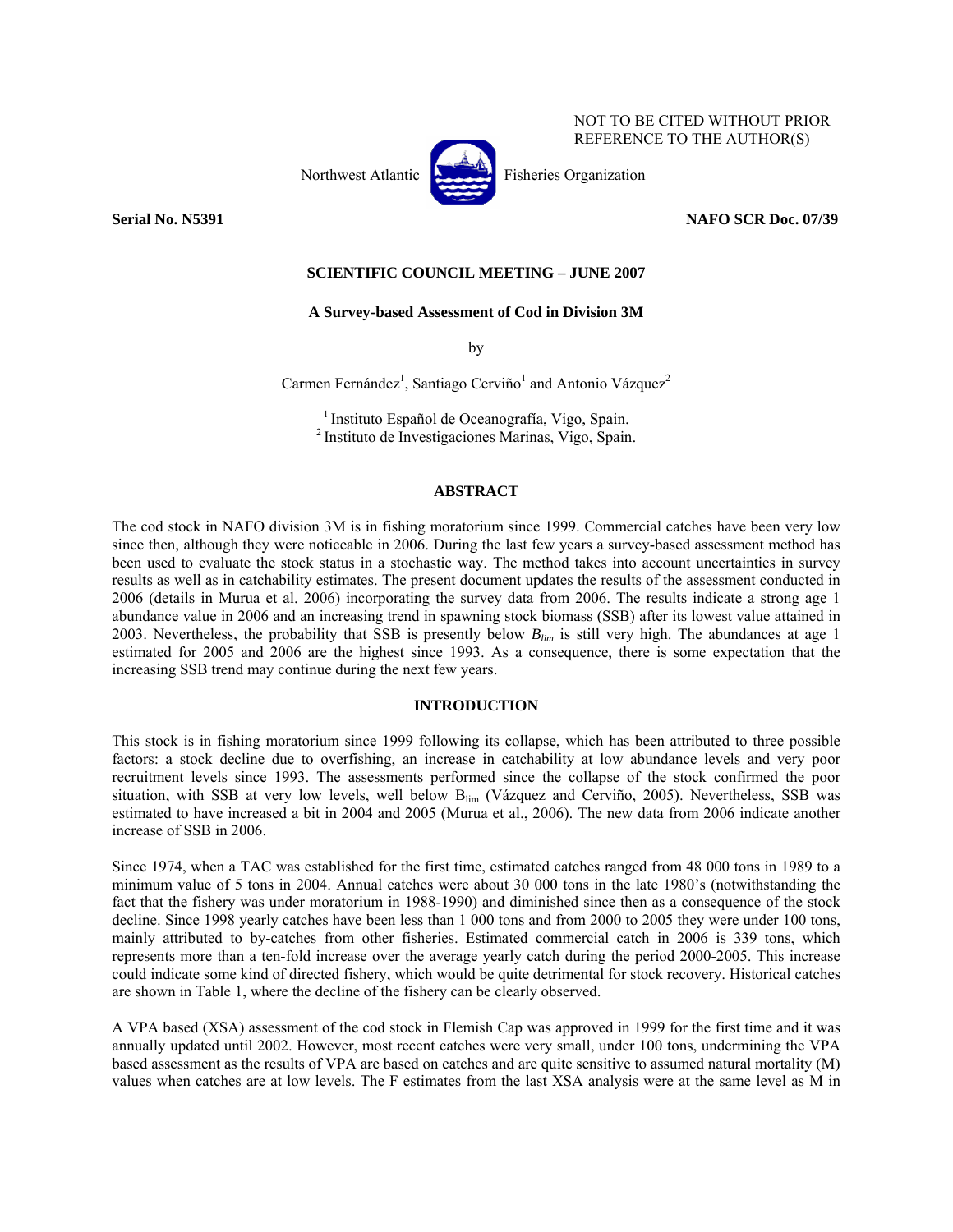both 1998 and 1999 and lower than M in 2000 and 2001 (Vázquez and Cerviño, 2002). Therefore, as the XSA depends solely on the precision of M, the quality of the result is not considered reliable.

Cerviño and Vázquez (2003) developed a method which combines survey abundance indices at age with catchability at age, the latter estimated from the last reliable accepted XSA, in order to estimate total abundance at age. Uncertainty in survey abundance and catchability are estimated from sampling theory and bootstrapping the XSA, respectively. With this method, estimates of abundance at age from surveys with their associated uncertainty form the basis to calculate the SSB distribution and the probability that SSB is above or below any reference value. The method allows assessing stocks without catches provided that survey abundance indices and an estimate of catchability are available, as is the case of the Flemish Cap cod. It could also be useful if a VPA based assessment were considered to give unrealistic results.

This assessment updates the status of the stock using the method proposed by Cerviño and Vázquez (2003) based on the Flemish Cap survey abundances at age and the survey catchability estimates from the 1999 accepted XSA (Cerviño and Vazquez 2000). A Blim value of 14 000 tons was proposed in 2001 for this stock by the NAFO Scientific Council. Indices and catchability uncertainty are used to calculate the statistical distribution of SSB estimates and the probability of SSB being below *Blim*. Given the present moratorium, the fishery re-opening criteria may include a decision on SSB estimates being below that level in probabilistic terms. Once the re-opening criteria were achieved, this kind of analysis could also allow a stochastic examination of catch options with projections for the short or medium term.

## **MATERIAL AND METHODS**

#### *Data*

Survey indices of abundance at age and their errors, survey catchability at age estimates and their errors, weight at age and maturity at age are the inputs used to implement the survey-based assessment method. Errors in maturity and weight at age were not taken into account. An estimate of total mortality is also used to transform the abundance at survey time (Summer) to the beginning of the year.

The EU bottom trawl survey of Flemish Cap has been carried out since 1988 targeting the main commercial species down to 730 m of depth. The surveyed zone includes the complete area distribution for cod, which rarely occurs at depths of more than 500 m. The fishing procedure was kept constant throughout the series, although the research vessel used in 1989 and 1990 was not the same one used in other years. From 2003 onwards the survey was carried out with the new R/V Vizconde de Eza (Casas, 2004) keeping the same gear and survey procedure. Comparative fishing trials with the former vessel, R/V Cornide de Saavedra, were performed in 2003 and 2004 in order to calibrate the two series (Casas and González-Troncoso, 2005). In total, 130 paired hauls with Cornide de Saavedra and Vizconde de Eza were carried out (cod appeared in 68 of these) and conversion factors to transform the Cornide de Saavedra values to Vizconde de Eza equivalents estimated (González-Troncoso and Casas, 2005). The transformed data of cod abundance at age and their standard errors calculated following Cerviño (2002) are presented in Table 2. Weight and maturity at age are presented in Table 3. These tables update those presented in Murua et al. (2006) by including the 2006 values.

Catchability at age was derived from XSA based on catch data until 1999 (with survey indices transformed to the new vessel R/V Vizconde de Eza equivalents), because since then annual catches have been very low introducing high uncertainty in XSA results (Cerviño and Vázquez, 2003). In this XSA, abundance at age 1 was calibrated with a two-parameter model or dependence on stock abundance, catchabilities for ages 2, 3 and 4 were estimated as independent of stock size from a one-parameter model, and catchabilities for older ages were considered to be equal to age 4 catchability. Variance of catchability estimates from XSA has two components implicitly: one due to the survey sampling variability and another one arising from genuine year to year variability in catchability. To separate these two sources of variability, a *bootstrap*-subtracting algorithm was devised assuming additivity and independence among both components. The algorithm has three steeps:

1. Total error in catchability estimates is estimated by *conditioned bootstrap*. This corresponds to bootstraping the residuals from the XSA analysis and re-running XSA for each bootstrap sample. The resulting covariance matrix for the catchability estimates is given in Table 4 (upper panel).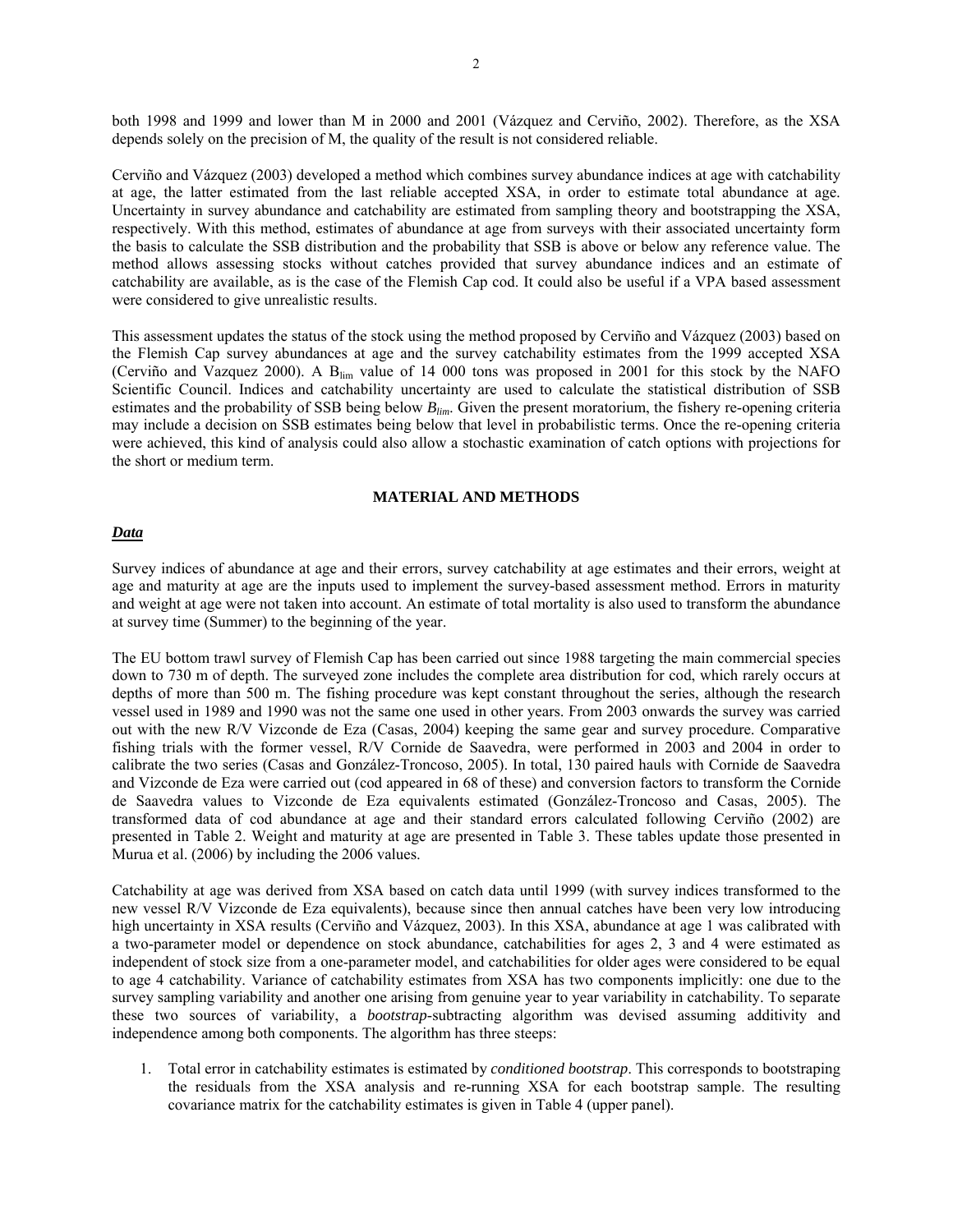- 2. Partial errors in catchability estimates arising from the sampling variability of the indices are estimated by *unconditioned bootstrap*. Different samples (3000 of them) of survey indices were obtained via Montecarlo simulation assuming a log-normal error distribution with means equal to the observed survey values (upper panel of Table 2) and with standard errors as given in the lower panel of Table 2. XSA was run in turn for each sample. The resulting covariance matrix of catchability estimates is presented in Table 4 (intermediate panel).
- 3. The catchability covariance matrix capturing inter-annual variability in catchability is calculated by subtracting the two previous matrices: the one corresponding to survey variability from the one corresponding to total variability. The result is presented in Table 4 (lower panel)

The mean values, standard errors and correlation matrix of the catchability resulting from this procedure are presented in Table 5.

#### *The stochastic model*

The model follows the catchability equation, which relates the true abundance  $(N)$  to an abundance index  $(I)$ :

$$
I_{y,a} = q_a * N_{y,a} * \mathbf{E}_{y,a}
$$

where *q* is the catchability and ε an error factor; the subscript *y* relates to the year and *a* to age. Based on this equation, *N* is estimated from the abundance index and estimated catchability according to:

$$
N_{y,a} = \boldsymbol{I}_{y,a}^* / \boldsymbol{q}_a^*
$$

where the superscript *\** indicates stochastic values. *I* and *q* are assumed to follow a lognormal distribution with expected values and standard errors as described before (and given in Tables 2 and 5, respectively). *q* covariances were included in the model, but *I* covariances were not included because they have low in recent years.

The estimated abundance (*N*) needs to be corrected to the beginning of the year ( $N^0$ ) because that is the scale for  $B_{\text{lim}}$ . The assumed total mortality (*Z*) included natural mortality (*M*=0.2) and fishing mortality (*F*, estimated from the 2002 XSA assessment and assumed to have been zero since 2002). Since the EU survey takes place in the middle of the year, we have:

$$
N_{y,a}^0 = N_{y,a} * \exp(t * Z_{y,a})
$$

where  $t=0.5$  is the proportion of the year elapsed from January 1 to survey time. SSB was calculated as the sum of products of abundance at age (*N*), mean weight (*W*) and maturity proportion (*Mat*) at age:

$$
SSB = \sum_{a=1}^{n} N_{y,a}^{0} * W_{y,a} * Mat_{y,a}
$$

The SSB distribution was calculated via bootstrap where *I* and *q* were re-sampled independently 2000 times. The method allows estimating the *bootstrap* statistical properties of abundance at age and SSB: mean, standard deviation, coefficient of variation, skewness, statistical bias and percentiles.

### **RESULTS**

The mean catch per tow and the mean numbers per tow in the Flemish Cap survey decreased continuously from 1989 to the lowest observed level in 2003. They increased slightly in 2004 and 2005 and much more substantially in 2006 (Figure 1). The abundance at age 1 from the 2005 EU survey was the highest observed since 1993, although it was well below the values observed before 1993, when the population was in a healthy state (Table 2). Abundance at age 1 from the 2006 EU survey has more than doubled that observed in 2005, becoming closer to the values seen before 1993 (albeit still well below some of them).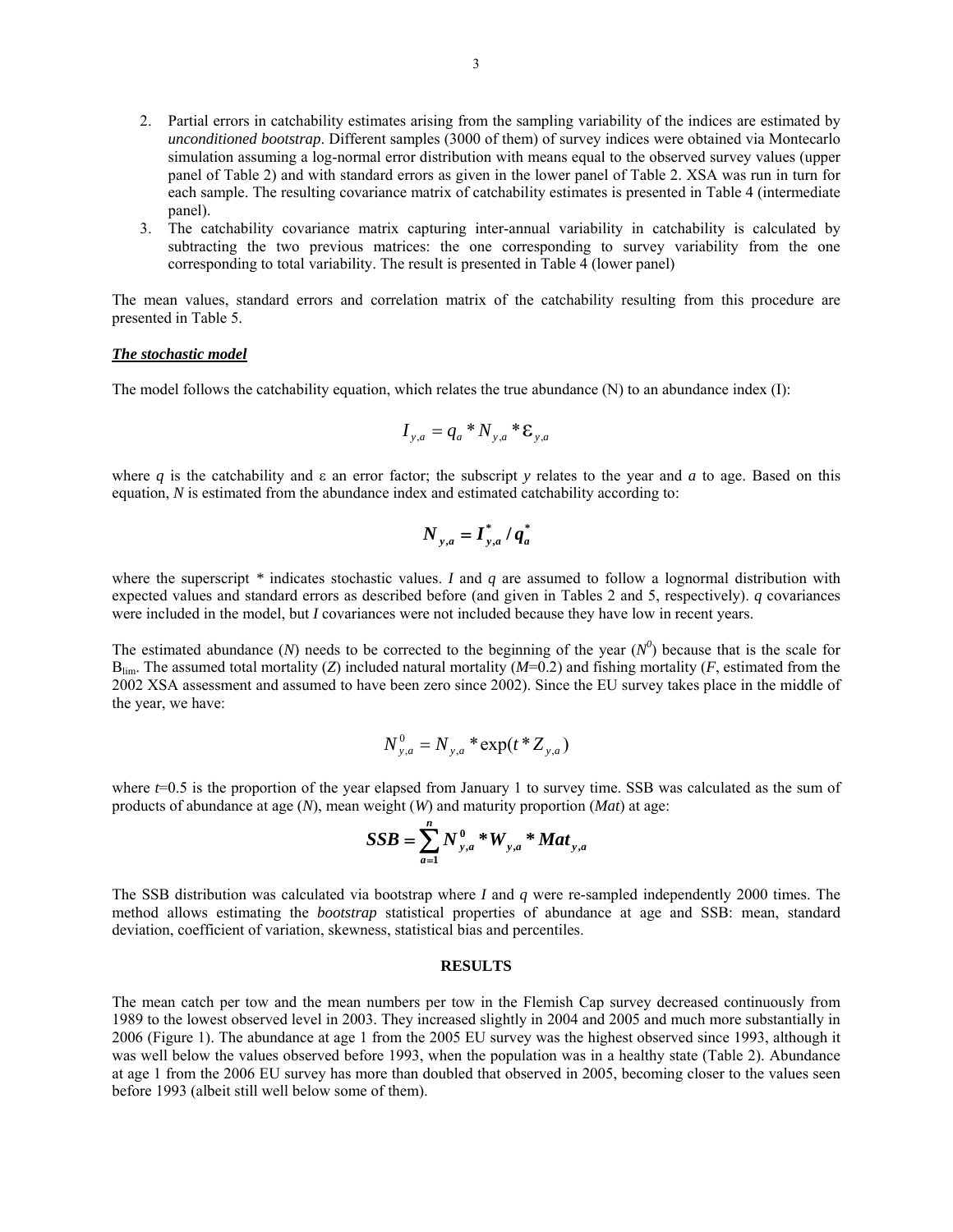Deterministic results for abundance at age and for SSB are presented in Table 6. Abundances at age were estimated independently for each year from the survey results. As a consequence, cohort abundances are not forced to decrease from year to year necessarily as with VPA. Estimated SSB has increased substantially in 2006, reaching a value of 10 208 tons, which is higher than any of the estimates after 1997. Ages 1, 2 and 4 appear to be particularly abundant.

Probability distributions of abundance at age in 2006 and of SSB, calculated by bootstrap, are presented in Tables 7 and 8 and in Figures 2 and 3. Table 7 shows the *bootstrap* statistics for abundance at age in 2006. All the means are slightly above their deterministic values due to bias in the range between 1.3 % and 3.2 %, except for age 1, which has a bias of 52.9 %. Abundance at age 1 was estimated with the two parameter model and it is likely that its distribution does not match properly with the assumed lognormal distribution. For ages up to 7, coefficients of variation range from 0.25 for age 2 to 0.60 for age 1. CVs are above 1 for the ages that conform the group plus.

Stochastic SSB estimates are showed in Table 8. The stochastic SSB means are also slightly above the deterministic values with a bias of around 2.7 % in the whole series. Coefficients of variation range from 0.18 in 1989 and 1990 to 0.27 in 2003, with a value of 0.22 in 2006. Figure 2 shows the time trend in estimated SSB with 90 % percentiles as well as the values derived from the last XSA, carried out in 2002 (Vázquez and Cerviño, 2002; Cerviño and Vázquez, 2003), albeit it has been redone due to the conversion of R/V Cornide de Saavedra survey indices to R/V Vizconde de Eza equivalents. Although XSA values are in some cases outside the confidence margins of surveybased values, both series show similar trends and both XSA and survey-based SSB estimates are under Blim since 1998. An increasing trend in SSB estimates is apparent starting in 2004. Figure 3 displays the cumulative probability function of SSB in 2006 and indicates that the probability that current SSB is below  $B_{\text{lim}}$  (=14 000 tons) is still more than 90%.

We conclude this section with two final comments:

There are some new data that will allow to update the maturity ogives since the year 2000. The updated maturity ogives have not been finalised, but preliminary examination of the new data suggests that they will be similar to the ones currently used. Hence, they should not affect the conclusions of the assessment in any substantial way. The new maturity ogives will be incorporated in the assessment to be performed in 2008.

A Bayesian implementation of XSA was also tried. The model assumptions parallel those made by XSA, with prior distributions set for survivors of each cohort. The model was tuned with the EU survey abundance indices presented in Table 2, employing also the standard errors associated with these indices. The catch at age data matrix until 2001 was used. From 2002 onwards two possible scenarios were considered, one with no fishing mortality and a second one with small stochastic fishing mortalities. Both scenarios led to similar SSB estimates and here we present only the results corresponding to the second one, which we consider more realistic. Figure 4 presents SSB point estimates and corresponding 95% probability intervals from the Bayesian model and compares the results with those obtained in the last approved XSA (conducted with data up to 2001 and with survey values transformed to R/V Vizconde de Eza equivalents). The overall conclusion is similar to that reached with the survey-based method, with estimated SSB showing an increase in the last few years, albeit this increase is less pronounced than with the survey-based method. We plan to explore the potential of the Bayesian model in the full cod assessment to be conducted in 2008.

## **DISCUSSION**

Based on the observed trends of the EU bottom trawl survey abundance at age it could be concluded that the cod stock in Division 3M shows some signs of recovery. There has been an increasing trend in biomass since 2004 and SSB is currently estimated at about 10 200 tons. However, the probability that SSB was below  $B_{\text{lim}}$  in 2006 is still more than 90%. The abundance at age 1 in the EU survey in 2005 was the highest observed since 1993 and the value observed in 2006 has more than doubled that of 2005, getting closer to (albeit still below) the values observed before 1993, when the population was in a healthy state.

The survey-based method used reinforced this perception of the state of the stock. This method has advantages with respect to traditional VPA in situations where there are no catches. Moreover, the method gives the probability distribution of SSB, which fits immediately within the NAFO Precautionary Approach framework. Thus, it can be used by Scientific Council to provide advice about re-opening the fishery and the risk associated with that decision.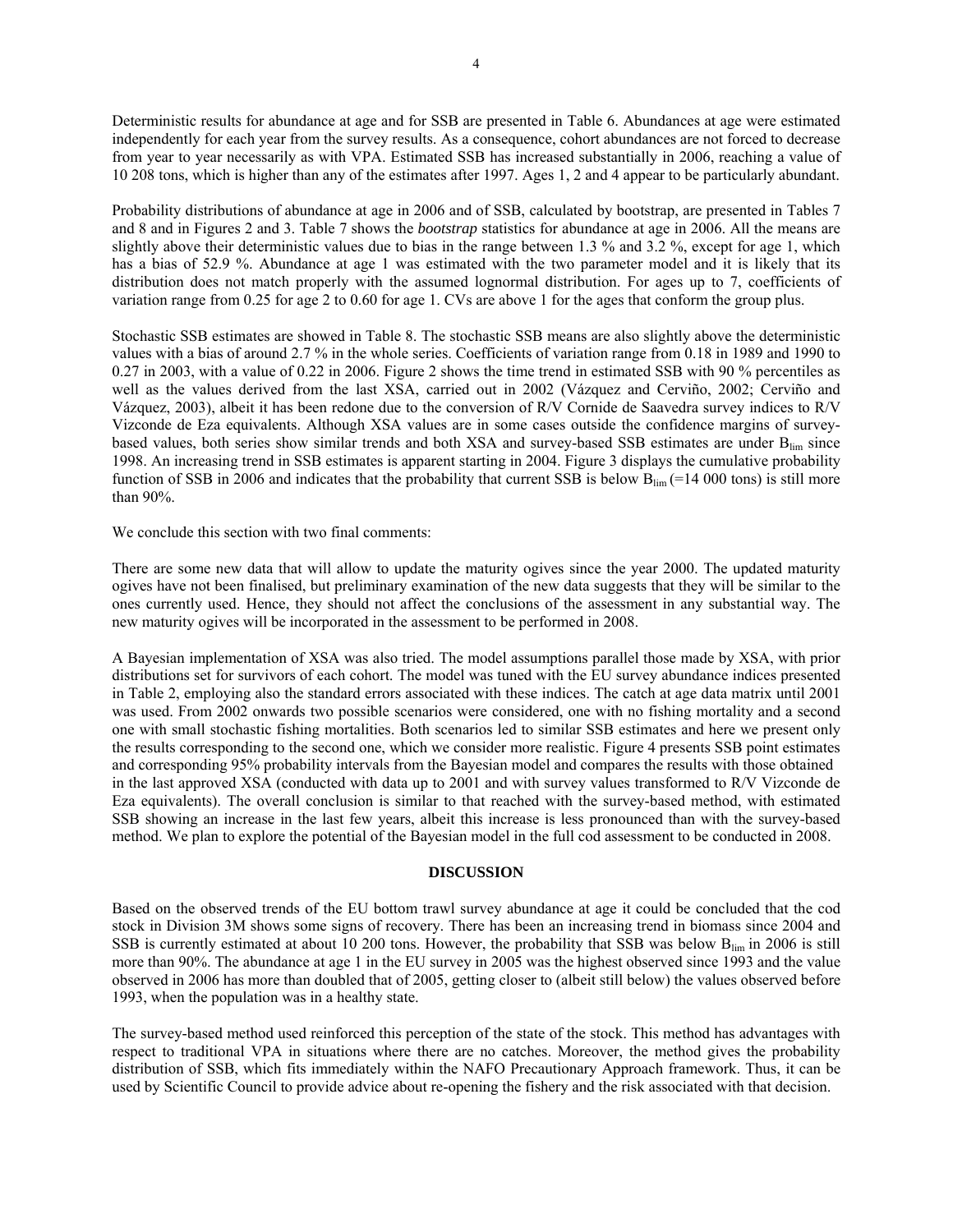- The method avoids the use of a VPA based procedure, whose results became unrealistic given the low catch levels since the year 2000.
- The method uses abundance indices and catchability at age from VPA as input variables to produce an absolute SSB estimate, in the same scale used to set  $B_{\text{lim}}$  (14 000 tons for 3M cod).
- The method provides the error distribution of state variables, SSB and abundance at age, taking into account survey sampling errors and catchability errors.
- The method provides the distribution of SSB estimates, which allows calculating the probability that SSB is below or above  $B_{\text{lim}}$ , avoiding the need to set  $B_{\text{buffer}}$  as a precautionary reference.
- The abundance at age distribution allows the use of stochastic projections as a tool to advice on the fishing mortality that could be applied after re-opening the fishery.
- The method can be applied to other stocks in a situation similar to Flemish Cap cod. A survey with estimated errors of abundance at age and estimates of catchability at age is all that is needed.

In summary, the recent increasing trend in estimated SSB (with SSB in 2006 estimated at around 10 200 tons) and the abundances of age 1 fish observed in 2005 and 2006 indicate a possible recovery of the stock in the near future. However, the current estimated value of SSB is below B<sub>lim</sub> and the increasing trend in SSB refers only to the last 3 years, so it is premature to be conclusive in that direction.

# **REFERENCES**

- CASAS, J.M, and D. GÓNZALEZ-TRONCOSO. 2005. Results from the bottom trawl survey on Flemish Cap in July 2004. *NAFO SCR Doc.05*/35. Serial No 5121. 35pp.
- CASAS, J. M. 2004. Results from bottom trawl survey on Flemish Cap of July 2003. *NAFO SCR Doc. 04/21.* Serial No 4969. 36 pp.
- CERVIÑO, S. 2002. Bootstrap estimate of catch-sampling variability for indices of abundance-at-age. *NAFO SCR Doc. 02/76.* Serial No 4690. 12 pp.
- CERVIÑO, S. and A. VÁZQUEZ. 2000. An assessment of cod stock in NAFO Division 3M. *NAFO SCR Doc. 00/40, .* Serial No XXXX. xx pp.
- CERVIÑO, S. and A. VÁZQUEZ. 2003. Re-opening criteria for Flemish Cap cod: a survey-based method. *NAFO SCR Doc. 03/38*. Serial No 4438. 11 pp.
- GÓNZALEZ TRONCOSO, D., and J. M. CASAS. 2005. Calculation of the calibration factors from the comparative experience between the R/V Cornide de Saavedra and the R/V Vizconde de Eza in Flemish Cap in 2003 and 2004. NAFO SCR Doc 05/29. Serial No 5115. 8 pp.
- MURUA, H., CERVIÑO, S. and A. VÁZQUEZ. 2006. A Survey-based Assessment of Cod stock in Division 3M. *NAFO SCR Doc. 06/3 .* Serial No 5253. 12 pp.
- VÁZQUEZ, A. and S. CERVIÑO. 2002. An assessment of the cod stock in NAFO Division 3M. *NAFO SCR Doc. 02/58.* Serial No 4670. 16 pp.
- VÁZQUEZ, A. and S. CERVIÑO. 2005. A review of the Status of the Cod stock in NAFO Division 3M. *NAFO SCR Doc 05/38*. Serial No 5124. 7 pp.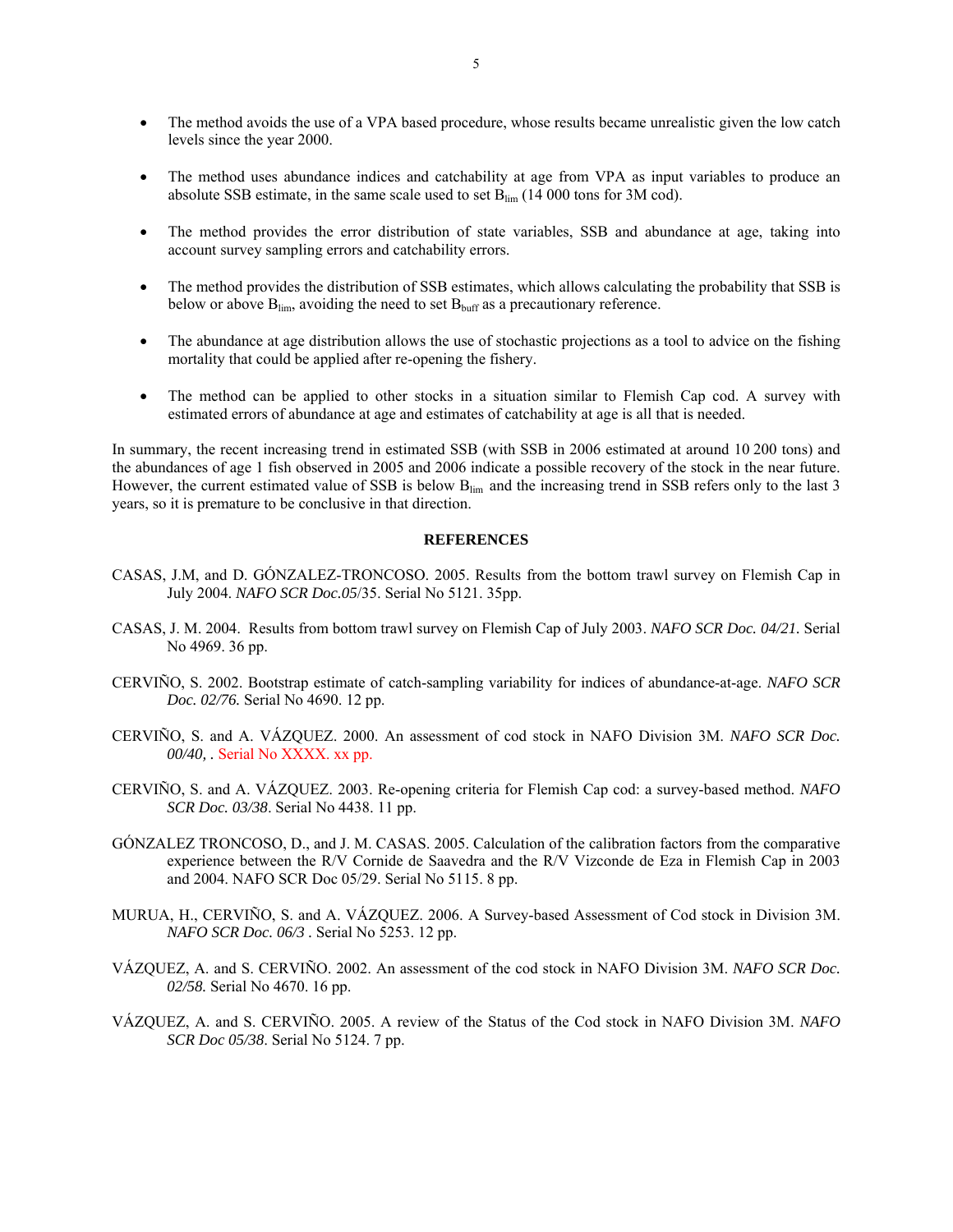|      | Year Estimated Faroes Japan Korea Norway Portugal Russia Spain |      |              |     |              |                  |              |              |                | UK France Poland Others |                |                         | Total          |
|------|----------------------------------------------------------------|------|--------------|-----|--------------|------------------|--------------|--------------|----------------|-------------------------|----------------|-------------------------|----------------|
| 1959 |                                                                |      |              |     | 11           |                  | 6470         | 466          |                |                         |                | 2                       | 6949           |
| 1960 |                                                                | 260  |              |     | 166          | 9                | 11595        | 607          |                |                         | $\overline{2}$ |                         | 96 12735       |
| 1961 |                                                                | 246  |              |     | 116          | 2155             | 12379        | 851          | 600            | 2626                    | 336            |                         | 1548 20857     |
| 1962 |                                                                | 188  | 1            |     | 95           | 2032             | 11282        | 1234         | 93             |                         | 888            |                         | 363 16176      |
| 1963 |                                                                | 969  | 35           |     | 212          | 7028             | 8528         |              | 4005 2476      | 9501                    | 1875           |                         | 853 35482      |
| 1964 |                                                                | 1518 | 333          |     | 1009         | 3668             | 26643        |              | 862 2185       | 3966                    | 718            |                         | 1172 42074     |
| 1965 |                                                                | 1561 |              |     | 713          | 1480             | 37047        |              | 1530 6104      | 2039                    | 5073           |                         | 771 56318      |
| 1966 |                                                                | 891  |              |     | 125          | 7336             | 5138         |              | 4268 7259      | 4603                    | 93             |                         | 259 29972      |
| 1967 |                                                                | 775  |              |     | 200          | 10728            | 5886         |              | 3012 5732      | 6757                    | 4152           |                         | 802 38044      |
| 1968 |                                                                | 852  | 223          |     | 697          | 10917            | 3872         |              | 4045 1466      | 13321                   | 71             |                         | 235 35699      |
| 1969 |                                                                | 750  | 30           |     | 1047         | 7276             | 283          | 2681         |                | 11831                   |                |                         | 42 23940       |
| 1970 |                                                                | 379  | 34           |     | 1347         | 9847             | 494          | 1324         | $\mathfrak{Z}$ | 6239                    | 53             |                         | 1 19721        |
| 1971 |                                                                | 708  | 6            |     | 926          | 7272             | 5536         | 1063         |                | 9006                    | 19             |                         | 1647 26183     |
| 1972 |                                                                | 6902 |              |     | 952          | 32052            | 5030         |              | 5020 4126      | 2693                    | 35             |                         | 693 57503      |
| 1973 |                                                                | 7754 |              |     | 417          | 11129            | 1145         |              | 620 1183       | 132                     | 481            |                         | 39 22900       |
| 1974 |                                                                | 1872 |              |     | 383          | 10015            | 5998         |              | 2619 3093      |                         | 700            |                         | 258 24938      |
| 1975 |                                                                | 3288 |              |     | 111          | 10430            | 5446         | 2022         | 265            |                         | 677            |                         | 136 22375      |
| 1976 |                                                                | 2139 |              |     | 1188         | 10120            | 4831         | 2502         |                | 229                     | 898            |                         | 359 22266      |
| 1977 |                                                                | 5664 | 24           |     | 867          | 6652             | 2982         |              | 1315 1269      | 5827                    | 843            |                         | 1576 27019     |
| 1978 |                                                                | 7922 | $22\,$       |     | 1584         | 10157            | 3779         | 2510         | 207            | 5096                    | 615            |                         | 1239 33131     |
| 1979 |                                                                | 7484 | 74           |     | 1310         | 9636             | 4743         | 4907         |                | 1525                    | 5              |                         | 26 29710       |
| 1980 |                                                                | 3259 | 37           |     | 1080         | 3615             | 1056         | 706          |                | 301                     | 33             |                         | 381 10468      |
| 1981 |                                                                | 3874 | 9            |     | 1154         | 3727             | 927          | 4100         |                | 79                      |                |                         | 3 13873        |
| 1982 |                                                                | 3121 | 10           | 4   | 375          | 3316             | 1262         | 4513         | 33             | 119                     |                |                         | 12753          |
| 1983 |                                                                | 1499 | $\mathbf{1}$ |     | 111          | 2930             | 1264         | 4407         |                |                         |                |                         | 3 10215        |
| 1984 |                                                                | 3058 | 9            |     | $47\,$       | 3474             | 910          | 4745         |                |                         |                |                         | 459 12702      |
| 1985 |                                                                | 2266 | 5            |     | 405          | 4376             | 1271         | 4914         |                |                         |                |                         | 438 13675      |
| 1986 |                                                                | 2192 | 6            |     |              | 6350             | 1231         | 4384         |                |                         |                |                         | 355 14518      |
| 1987 |                                                                | 916  | 269          |     |              | 2802             | 706          | 3639         |                | 2300                    |                |                         | 10632          |
| 1988 | 28899                                                          | 1100 | $\sqrt{5}$   | 6   |              | 421              | 39           | 141          |                |                         |                | 6                       | 1718           |
| 1989 | 48373                                                          |      | 38           | 321 |              | 170              | 10           | 378          |                |                         |                |                         | 917            |
| 1990 | 40827                                                          | 1262 | 24           | 815 |              | 551              | $22\,$       | 87           |                |                         |                | 1                       | 2762           |
| 1991 | 16229                                                          | 2472 | 54           | 82  | 897          | 2838             | $\mathbf{1}$ | 1416         | 26             |                         |                | 1203                    | 8989           |
| 1992 | 25089                                                          | 747  | $\sqrt{2}$   | 18  |              | 2201             | $\mathbf{1}$ | 4215         | 5              |                         |                | 6                       | 7226           |
| 1993 | 15958                                                          | 2931 |              | 3   |              | 3132             |              | 2249         |                |                         |                | $\mathbf{1}$            | 8316           |
| 1994 | 29916                                                          | 2249 |              |     | $\mathbf{1}$ | 2590             |              | 1952         |                |                         |                |                         | 6885           |
| 1995 | 10372                                                          | 1016 |              |     |              | 1641             |              | 564          |                |                         |                |                         | 3221           |
| 1996 | 2601                                                           | 700  |              |     |              | 1284             |              | 176          | 129            |                         |                | 16                      | 2305           |
| 1997 | 2933                                                           |      |              |     |              | 1433             |              | $\mathbf{1}$ | 23             |                         |                |                         | 1475           |
| 1998 | 705                                                            |      |              |     |              | 456              |              |              |                |                         |                |                         | 456            |
| 1999 | 353                                                            |      |              |     |              | $\mathfrak{Z}$   |              |              |                |                         |                |                         | $\mathfrak{Z}$ |
| 2000 | 55                                                             |      |              |     |              | 30               | $\epsilon$   |              |                |                         |                |                         | 36             |
| 2001 | 37                                                             |      |              |     |              | 54               |              |              |                |                         |                |                         | 54             |
| 2002 | 33                                                             |      |              |     |              | 32               | $\mathbf{1}$ |              |                |                         |                |                         | 33             |
| 2003 | 16                                                             |      |              |     |              | $\boldsymbol{7}$ |              |              |                |                         |                | 9                       | 16             |
| 2004 | $\sqrt{5}$                                                     |      |              |     |              |                  | $\sqrt{2}$   |              |                |                         |                | $\overline{\mathbf{3}}$ | 5              |
| 2005 | 19                                                             |      |              |     |              | 16               |              |              |                |                         |                |                         | $\mathfrak{Z}$ |
| 2006 | 339                                                            |      |              |     |              | 51               | $\mathbf{1}$ |              |                |                         |                | 54                      | 106            |

**Table 1** – Total cod catch in Flemish Cap. Reported nominal catches since 1959 and estimated total catch since 1988 in tons.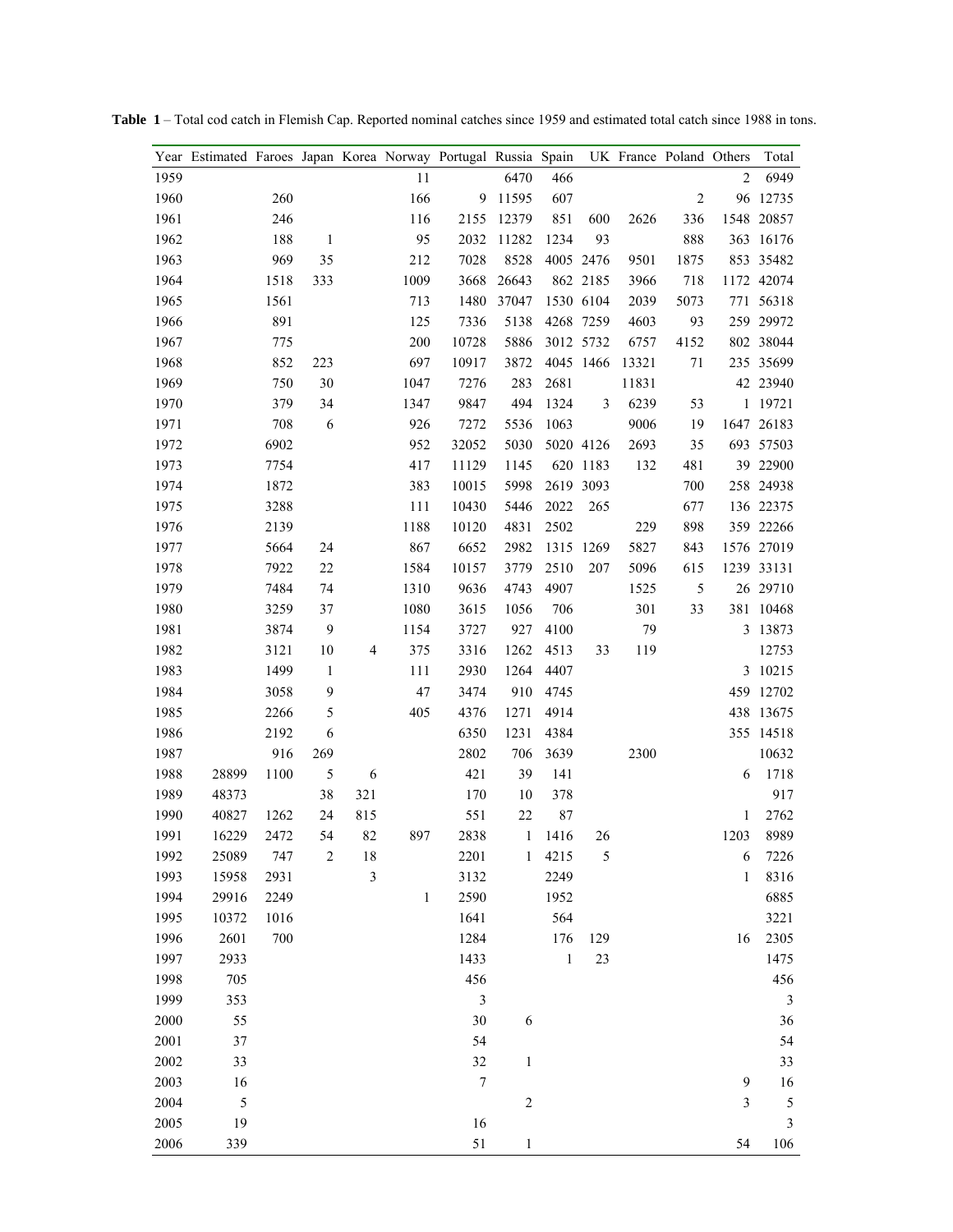**Table 2** - EU bottom trawl survey abundance indices (in '000) for ages 1 to 14 and years 1988 to 2006 (upper panel); corresponding standard errors (lower panel).

**Abundance Indices** 

| age | 1988             | 1989       | 1990              | 1991             | 1992     | 1993                                | 1994     | 1995                  | 1996         | 1997     | 1998     | 1999     | 2000     | 2001     | 2002     | 2003     | 2004     | 2005     | 2006       |
|-----|------------------|------------|-------------------|------------------|----------|-------------------------------------|----------|-----------------------|--------------|----------|----------|----------|----------|----------|----------|----------|----------|----------|------------|
| 1   |                  | 4850 22100 |                   | 2660 46100 75480 |          | 4600                                | 3340     | 1640                  | 41           | 42       | 27       | 7        | 186      | 487      | $\Omega$ | 665      | $\Omega$ |          | 8069 19710 |
|     |                  |            |                   |                  |          | 78920 12100 14020 29400 44280 56100 |          | 4550 13670            | 3580         | 171      | 94       | 96       | 16       | 2048     | 1340     | 53       | 3379     | 16       | 3883       |
| 3   | 49050 06400      |            |                   | 5920 20600       |          |                                     |          | 6290 35400 31580 1540 | 7649         | 3931     | 106      | 128      | 343      | 15       | 609      | 610      | 25       | 1118     | 62         |
|     |                  |            | 13370 63400 19970 | 2500             | 2540     | 1300                                | 5760     | 4490                  | 1020         | 5430     | 1408     | 129      | 207      | 125      | 24       | 131      | 602      | 78       | 1481       |
| 5   |                  |            | 1450 23800 18420  | 7800             | 410      | 1500                                | 150      | 1070                  | 2766         | 442      | 1763     | 792      | 100      | 81       | 68       | 22       | 168      | 708      | 86         |
| 6   | 210              | 1600       | 5090              | 2100             | 1500     | 200                                 | 70       | 40                    | 221          | 1078     | 87       | 491      | 467      | 15       | 36       | 47       | 5        | 136      | 592        |
| 7   | 220              | 200        | 390               | 300              | 270      | 600                                 | 10       | 30                    | 9            | 24       | 165      | 21       | 180      | 146      | 28       | 7        | 10       | $\theta$ | 115        |
| 8   | 60               | 100        | 170               | 100              | 10       | 100                                 | 120      | $\theta$              | 6            | $\Omega$ | $\theta$ | 7        | 11       | 101      | 96       | 8        | 3        | 17       | 7          |
| 9   | $\theta$         | 0          | 90                | $\theta$         | $\Omega$ | $\Omega$                            | $\Omega$ | 20                    | $\mathbf{0}$ | $\theta$ | 6        | $\Omega$ | 17       | 6        | 33       | 37       | 5        | 8        | $\theta$   |
| 10  | $\theta$         | $\Omega$   | 30                | $\Omega$         | $\Omega$ | $\Omega$                            | 10       | 10                    | $\theta$     | $\theta$ | $\theta$ | $\theta$ | $\Omega$ | 6        | $\Omega$ | 25       | 16       | 8        | 7          |
| 11  | $\boldsymbol{0}$ | $\Omega$   | $\Omega$          | $\Omega$         | 10       | $\Omega$                            | $\Omega$ | $\theta$              | $\mathbf{0}$ | $\theta$ | $\Omega$ | $\theta$ | $\theta$ | 6        | 6        | $\Omega$ | $\theta$ | $\theta$ | 14         |
| 12  | 0                | $\Omega$   | $\Omega$          | $\Omega$         | $\Omega$ | $\Omega$                            | $\Omega$ | $\Omega$              | $\theta$     | 6        | $\Omega$ | $\Omega$ | 5        | $\Omega$ | $\Omega$ | $\Omega$ | $\Omega$ | $\Omega$ | $\Omega$   |
| 13  | $\theta$         | $\Omega$   | $\Omega$          | $\Omega$         | $\Omega$ | $\Omega$                            | $\Omega$ | $\theta$              | $\theta$     | $\theta$ | $\theta$ | $\theta$ | $\theta$ | $\theta$ | $\Omega$ | $\theta$ | $\Omega$ | $\theta$ | 7          |
| 14  | $\theta$         | $\Omega$   | $\Omega$          | $\Omega$         | $\Omega$ | $\Omega$                            | $\Omega$ | $\theta$              | $\Omega$     | $\theta$ | $\Omega$ | $\Omega$ | 5        | $\Omega$ | $\Omega$ | $\Omega$ | $\Omega$ | $\Omega$ | 0          |

### **Standard Error**

| age | 1988           | 1989       | 1990     | 1991     | 1992             | 1993     | 1994     | 1995     | 1996     | 1997     | 1998     | 1999     | 2000     | 2001     | 2002     | 2003     | 2004     | 2005           | 2006     |
|-----|----------------|------------|----------|----------|------------------|----------|----------|----------|----------|----------|----------|----------|----------|----------|----------|----------|----------|----------------|----------|
| 1   | 1575           | 3358       |          |          | 590 49587 16130  | 2307     | 707      | 407      | 22       | 25       | 17       | 9        | 46       | 149      | $\Omega$ | 360      | $\theta$ | 727            | 7753     |
|     | 12388          | 1973       | 1676     |          | 5178 10717 60189 |          | 1712     | 5547     | 426      | 57       | 35       | 36       | 15       | 199      | 89       | 29       | 320      | 10             | 881      |
| 3   |                | 5903 12593 | 728      | 3614     | 1746             | 7422     | 8003     | 319      | 1411     | 870      | 31       | 50       | 145      | 9        | 62       | 90       | 10       | 204            | 28       |
|     | 2357           | 6035       | 2636     | 397      | 934              | 348      | 1416     | 837      | 187      | 906      | 145      | 43       | 52       | 44       | 14       | 41       | 95       | 36             | 349      |
|     | 399            | 2871       | 2373     | 1692     | 190              | 558      | 50       | 232      | 424      | 81       | 229      | 140      | 31       | 30       | 22       | 18       | 38       | 151            | 30       |
| 6   | 64             | 264        | 689      | 424      | 499              | 88       | 33       | 19       | 53       | 138      | 28       | 76       | 87       | 6        | 14       | 24       | 5        | 53             | 138      |
|     | 77             | 54         | 99       | 74       | 89               | 151      | 9        | 18       | 10       | 13       | 48       | 14       | 45       | 47       | 13       | 10       | $\tau$   | $\Omega$       | 41       |
| 8   | 37             | 75         | 72       | 33       | 13               | 39       | 44       | $\Omega$ | 9        | $\theta$ | $\Omega$ | 9        | 11       | 32       | 24       | 10       | 3        | 14             | 8        |
| 9   | $\theta$       | 10         | 50       | 22       | $\theta$         | $\Omega$ | $\Omega$ | 18       | $\theta$ | $\Omega$ | 10       | $\theta$ | 14       | 12       | 14       | 23       | 5        | $\overline{7}$ | $\theta$ |
| 10  | $\Omega$       | 9          | 23       | 9        | $\Omega$         | $\Omega$ | 10       | 9        | $\theta$ | $\theta$ | $\Omega$ | $\Omega$ | $\Omega$ | 10       | $\Omega$ | 19       | 10       | 7              | 10       |
| 11  | $\Omega$       | $\Omega$   | $\Omega$ | 14       | 10               | $\Omega$ | $\Omega$ | $\Omega$ | $\theta$ | $\Omega$ | $\theta$ | $\theta$ | $\theta$ | 9        | 6        | $\theta$ | $\Omega$ | $\Omega$       | 13       |
| 12  | $\overline{0}$ | $\Omega$   | $\Omega$ | $\theta$ | $\theta$         | $\Omega$ | $\Omega$ | $\theta$ | $\Omega$ | 9        | $\Omega$ | $\Omega$ | 10       | $\Omega$ | $\Omega$ | $\theta$ | $\theta$ | $\theta$       | $\theta$ |
| 13  | $\Omega$       | 0          | $\Omega$ | $\Omega$ | $\theta$         | $\Omega$ | $\Omega$ | $\Omega$ | $\Omega$ | $\theta$ | $\Omega$ | $\theta$ | $\theta$ | $\theta$ | $\Omega$ | $\Omega$ | $\Omega$ | $\Omega$       | 10       |
| 14  | $\Omega$       | 0          | $\Omega$ | $\Omega$ | $\Omega$         | $\Omega$ | $\Omega$ | $\Omega$ | $\theta$ | $\Omega$ | $\theta$ | $\Omega$ | 10       | $\Omega$ | $\Omega$ | $\theta$ | $\theta$ | $\theta$       | $\Omega$ |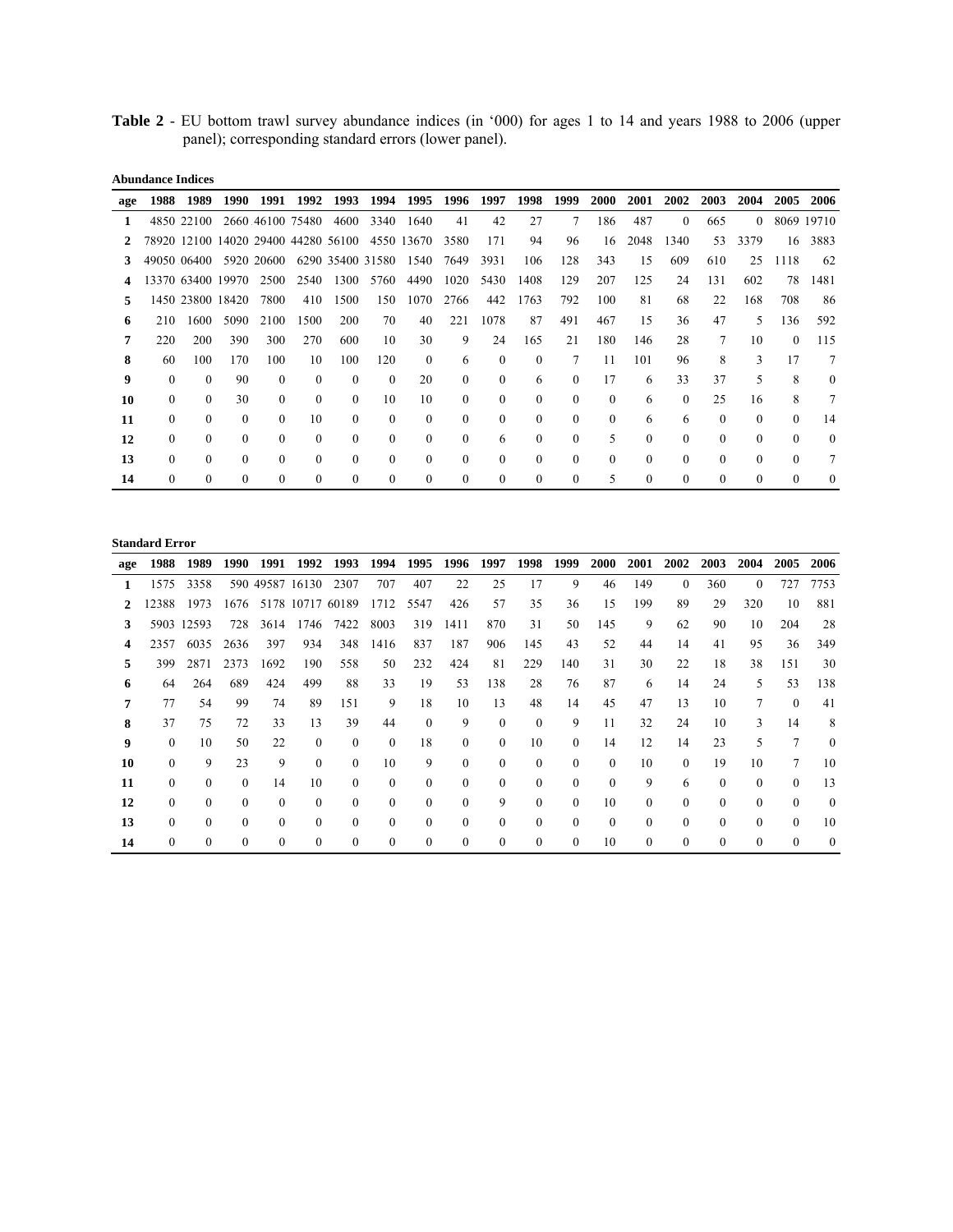**Table 3** - Weight (in kg) and maturity at age estimated from EU bottom trawl survey.

**Weight at age** 

| age  |  |  |  |                                                                                      |  |  |  |  |  | 1988 1989 1990 1991 1992 1993 1994 1995 1996 1997 1998 1999 2000 2001 2002 2003 2004 2005 2006 |      |
|------|--|--|--|--------------------------------------------------------------------------------------|--|--|--|--|--|------------------------------------------------------------------------------------------------|------|
|      |  |  |  |                                                                                      |  |  |  |  |  | 0.03 0.04 0.04 0.05 0.05 0.04 0.06 0.05 0.04 0.08 0.07 0.10 0.10 0.08 0.00 0.05 0.07 0.02 0.09 |      |
|      |  |  |  |                                                                                      |  |  |  |  |  | 0.10 0.24 0.17 0.17 0.25 0.22 0.21 0.24 0.25 0.32 0.36 0.37 0.58 0.48 0.42 0.33 0.60 0.64 0.70 |      |
|      |  |  |  |                                                                                      |  |  |  |  |  | 0.31 0.54 0.34 0.50 0.49 0.66 0.59 0.47 0.53 0.64 0.75 0.92 0.96 1.25 1.12 0.90 1.42 1.37 1.06 |      |
|      |  |  |  |                                                                                      |  |  |  |  |  | 0.68 1.04 0.85 0.86 1.38 1.21 1.32 0.96 0.80 1.00 1.19 1.30 1.61 1.70 1.43 1.50 2.07 2.44 2.49 |      |
| 5.   |  |  |  |                                                                                      |  |  |  |  |  | 1.97 1.60 1.50 1.61 1.70 2.27 2.26 1.85 1.32 1.31 1.66 1.85 1.91 2.56 2.47 2.86 3.22 3.13 3.57 |      |
| 6    |  |  |  |                                                                                      |  |  |  |  |  | 3.59 2.51 2.43 2.61 2.63 2.37 4.03 3.16 2.27 2.10 1.99 2.44 2.83 3.42 3.59 3.52 5.31 4.54 4.69 |      |
|      |  |  |  | 5.77 4.27 4.08 4.26 3.13 3.45 4.03 5.56 4.00 2.00 3.10 3.51 3.47 3.91 4.86 5.52 5.88 |  |  |  |  |  |                                                                                                | 5.76 |
| $8+$ |  |  |  |                                                                                      |  |  |  |  |  | 6.93 6.93 5.64 7.69 6.69 5.89 6.72 8.48 5.03 9.57 7.40 4.89 5.28 5.22 5.31 5.80 7.84 6.21 9.55 |      |

|     | <b>Maturity at age</b> |          |          |              |                                         |          |          |          |                  |          |                |              |           |                |          |                |          |          |          |
|-----|------------------------|----------|----------|--------------|-----------------------------------------|----------|----------|----------|------------------|----------|----------------|--------------|-----------|----------------|----------|----------------|----------|----------|----------|
| age | 1988                   | 1989     | 1990     |              | 1991 1992 1993 1994 1995 1996 1997 1998 |          |          |          |                  |          |                |              | 1999 2000 | <b>2001</b>    | 2002     | 2003           | 2004     | 2005     | 2006     |
| 1   | $\Omega$               | $\theta$ | $\theta$ | $\theta$     | $\theta$                                | $\theta$ | $\theta$ | $\theta$ | $\left( \right)$ | $\theta$ | $\overline{0}$ | $\mathbf{0}$ | $\theta$  | $\theta$       | $\theta$ | $\overline{0}$ | $\left($ | $\theta$ | $\theta$ |
| 2   | $\theta$               | $\left($ | $\theta$ | $\mathbf{0}$ | $\overline{0}$                          | $\Omega$ | $\theta$ | $\theta$ | $\theta$         | $\theta$ | $\overline{0}$ | $\mathbf{0}$ | $\theta$  | $\overline{0}$ | $\theta$ | $\mathbf{0}$   | $\theta$ | $\theta$ | $\theta$ |
| 3   | 0.04                   | 0.04     | 0.07     | $\theta$     | $\Omega$                                | 0.02     | 0.02     | $\theta$ | 0.02             | 0.08     | 0.33           | 0.33         | 0.33      | 0.33           | 0.33     | 0.33           | 0.33     | 0.33     | 0.33     |
| 4   | 0.18                   | 0.18     | 0.34     | 0.23         | 0.23                                    | 0.16     | 0.57     | 0.77     | 0.56             | 0.69     | 0.87           | 0.87         | 0.87      | 0.87           | 0.87     | 0.87           | 0.87     | 0.87     | 0.87     |
| 5   | 0.63                   | 0.63     | 0.52     | 0.78         | 0.79                                    | 0.73     | 0.97     | 1        |                  | 0.91     |                |              |           |                |          |                |          |          |          |
| 6   | 0.75                   | 0.75     | 0.50     | 0.91         | 0.86                                    |          |          |          | -1               | 0.96     |                |              |           |                |          |                |          |          |          |
| 7   | 0.85                   | 0.85     | 0.71     | 0.84         | 0.74                                    | 0.95     |          |          |                  |          |                |              |           |                |          |                |          |          |          |
| 8+  |                        |          |          |              |                                         |          |          |          |                  |          |                |              |           |                |          |                |          |          |          |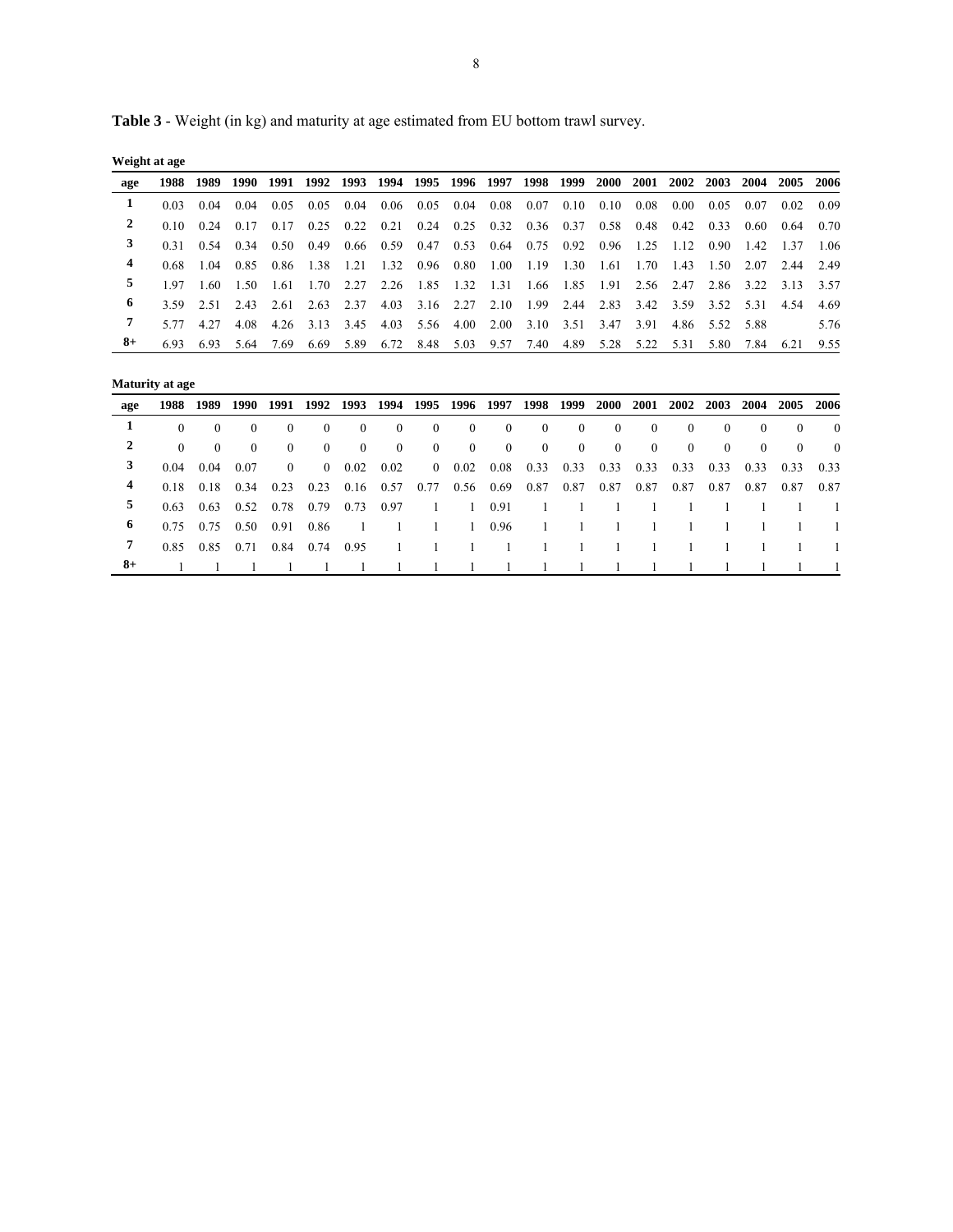**Table 4** - Variance-covariance matrix for catchability parameters from XSA with calibration data from 1988 to 1999. Upper panel shows covariance estimated by conditioned *bootstrap*. Intermediate panel shows covariance estimated by unconditioned *bootstrap*. And the lower panel shows the difference among conditioned and unconditioned covariance.

| <b>Conditioned</b>   | $q'$ 1   | exp 1    | q2    | q <sub>3</sub> | q <sub>4</sub> |
|----------------------|----------|----------|-------|----------------|----------------|
| $q'$ 1               | 0.021    |          |       |                |                |
| exp 1                | $-0.013$ | 0.011    |       |                |                |
| q2                   | 0.005    | $-0.003$ | 0.029 |                |                |
| q3                   | 0.002    | $-0.001$ | 0.006 | 0.039          |                |
| $q\,4$               | 0.002    | $-0.001$ | 0.004 | 0.004          | 0.022          |
| <b>Unconditioned</b> | $q'$ 1   | exp 1    | q2    | q <sub>3</sub> | $q\bar{q}$     |
| $q'$ 1               | 0.007    |          |       |                |                |
| exp 1                | $-0.005$ | 0.005    |       |                |                |
| q2                   | 0.001    | $-0.001$ | 0.011 |                |                |
| q <sub>3</sub>       | 0.001    | $-0.001$ | 0.000 | 0.008          |                |
| $q\bar{q}$           | 0.001    | 0.000    | 0.001 | 0.001          | 0.005          |
| Con.-Uncon.          | $q'$ 1   | exp 1    | q2    | q <sub>3</sub> | $q\bar{q}$     |
| q'1                  | 0.014    |          |       |                |                |
| exp 1                | $-0.008$ | 0.007    |       |                |                |
| q2                   | 0.004    | $-0.002$ | 0.018 |                |                |
| q <sub>3</sub>       | 0.001    | $-0.001$ | 0.005 | 0.031          |                |
| q <sub>4</sub>       | 0.001    | 0.000    | 0.004 | 0.003          | 0.017          |

**Table 5** - Catchability parameters applied in the simulation. Expected values were estimated from XSA with calibration data from 1988 to 1999. Standard errors and correlation were estimated from the *bootstrap*subtracting algorithm.

|                | Mean | s.e. | c v  | corr           |         | exp <sub>1</sub> | a2   | a3   | a 4      |
|----------------|------|------|------|----------------|---------|------------------|------|------|----------|
| q'1            | 0.11 | 0.12 | 1.07 | q'1            | 1.00    |                  |      |      |          |
| exp 1          | 1.17 | 0.08 | 0.07 | exp 1          | $-0.81$ | 1.00             |      |      |          |
| q <sub>2</sub> | 1.13 | 0.13 | 0.12 | q2             | 0.23    | $-0.19$          | 1.00 |      |          |
| q <sub>3</sub> | 1.04 | 0.18 | 0.17 | q <sub>3</sub> | 0.05    | $-0.05$          | 0.23 | 1.00 |          |
| a 4            | 0.79 | 0.13 | 0.16 | a 4            | 0.07    | $-0.05$          | 0.21 | 0.14 | $1.00\,$ |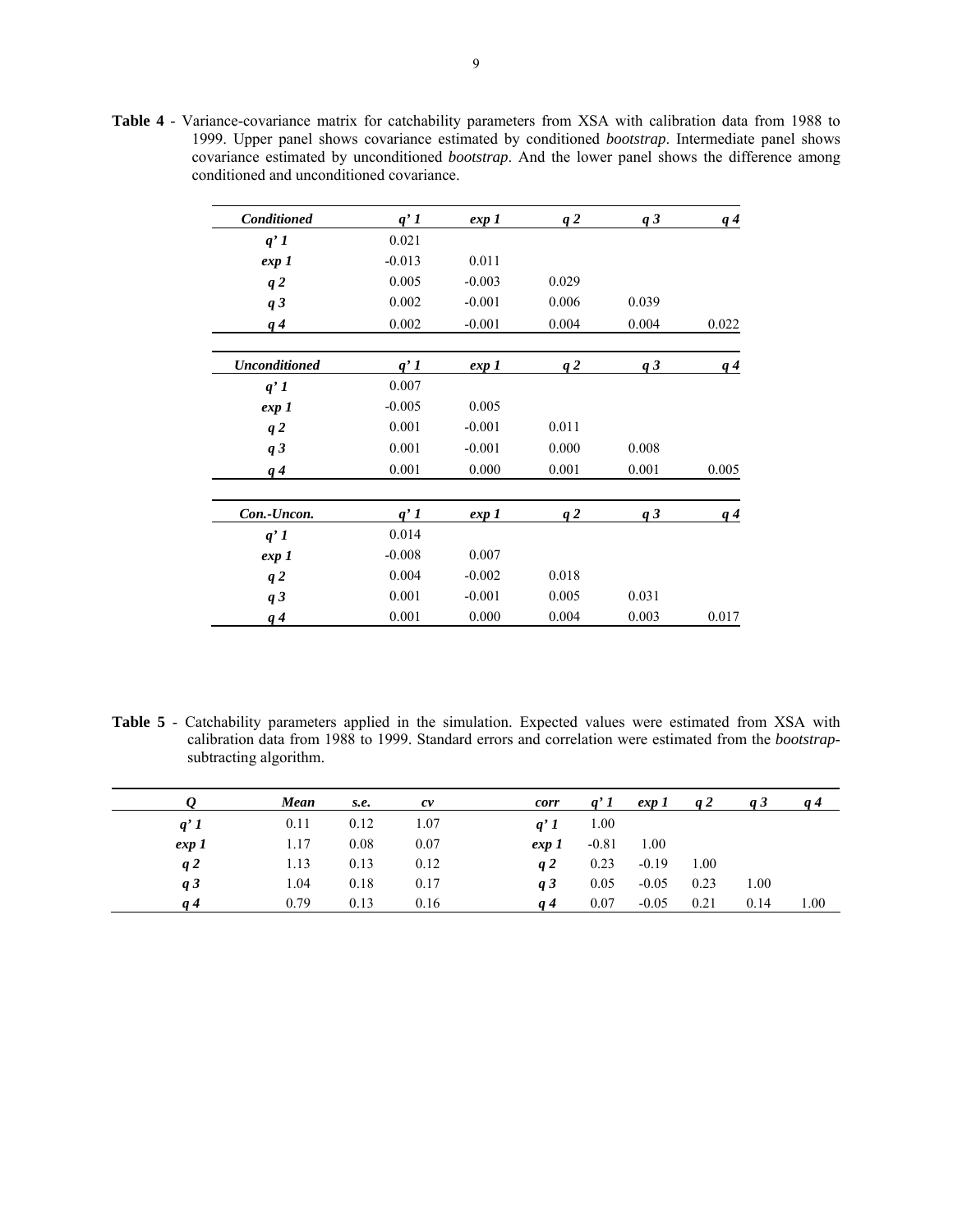**Table 6.**- Abundance at age ('000) and spawning stock biomass (SSB t) estimated from the deterministic algorithm.

| Abundance |
|-----------|
|           |

 $\overline{\phantom{a}}$ 

| age        | 1988 | 1989               | 1990  | 1991               | 1992 | 1993                         | 1994 | 1995        | 1996        | 1997       | 1998 | 1999 | <b>2000</b> | 2001 | 2002     | 2003 | 2004 | 2005     | 2006  |
|------------|------|--------------------|-------|--------------------|------|------------------------------|------|-------------|-------------|------------|------|------|-------------|------|----------|------|------|----------|-------|
|            |      | 10171 37145        |       | 6090 186415 106050 |      | 9721                         | 7396 | 4029        | 173         | 176        | 121  | 36   | 629         | 1428 | $\left($ | 1862 |      | 0 15710  | 33686 |
|            |      | 79337 11822        |       |                    |      | 13776 29064 51764 156736     |      | 6339 13327  | 3561        | 167        | 92   | 94   | 22          | 2010 | 1306.    | 51   | 3294 | 16       | 3786  |
| 3          |      | 64144 139331       |       |                    |      | 7106 28174 10931 53314 62223 |      | 1926        | 9487        | 5929       | 119  | 147  | 471         | 16   | 648      | 649  | 27   | 1190     | 66    |
| 4          |      | 24392 134359 46608 |       | 4171               | 7026 | 3368                         |      | 14626 12940 |             | 2118 10392 | 2285 | 207  | 291         | 182  | 34       | 184  | 841  | 109      | 2069  |
| 5          |      | 2651 63186 50470   |       | 14534              | 1824 | 3718                         | 255  | 5856        | 6534        | 1090       | 3184 | 1270 | 142         | 115  | 95       | 30   | 235  | 989      | 120   |
| 6          | 437  | 3477               | 15082 | 4336               | 4186 | 1072                         | 141  | 501         | 466         | 2399       | 180  | 754  | 657         | 21   | 50       | 65   | 7    | 190      | 827   |
| 7          | 610  | 615                | 987   | 750                | 1638 | 1372                         | 33   | 241         | 13          | 87         | 246  | 32   | 253         | 205  | 39       | 10   | 14   | $\theta$ | 161   |
| $8+$       | 166  | 308                | 734   | 250                | 121  | 229                          | 435  | 241         | 8           | 22         | 9    | 10   | 55          | 167  | 189      | 98   | 34   | 46       | 50    |
|            |      |                    |       |                    |      |                              |      |             |             |            |      |      |             |      |          |      |      |          |       |
| <b>SSB</b> |      | 12390 102558       |       | 78259 33969        |      | 18765 15893                  |      | 15953 25369 | 10854 14008 |            | 8878 | 4627 | 3857        | 2316 | 1888     | 1372 | 2667 | 5044     | 10208 |

**Table 7** - *Bootstrap* statistics for abundance at age in 2006.

|             | age 1  | age 2 | age 3 | age 4 | age 5 | age 6 | age 7 | age 8          | age 9          | age 10 |
|-------------|--------|-------|-------|-------|-------|-------|-------|----------------|----------------|--------|
| mean        | 51494  | 3836  | 68    | 2125  | 123   | 851   | 165   | 10             | $\overline{0}$ | 10     |
| s.d.        | 31064  | 976   | 33    | 618   | 48    | 248   | 66    | 12             | 0              | 15     |
| cv          | 0.60   | 0.25  | 0.49  | 0.29  | 0.39  | 0.29  | 0.40  | 1.16           |                | 1.50   |
| skewness    | 2.08   | 0.81  | 1.44  | 0.90  | 1.24  | 0.84  | 1.25  | 4.42           |                | 8.25   |
| <b>bias</b> | 52.9%  | 1.3%  | 2.9%  | 2.7%  | 2.8%  | 2.8%  | 2.8%  | 2.9%           |                | 3.2%   |
|             |        |       |       |       |       |       |       |                |                |        |
| $5.0\%$     | 18393  | 2455  | 29    | 1301  | 61    | 505   | 82    | 1              | $\mathbf{0}$   |        |
| $10.0\%$    | 22066  | 2714  | 34    | 1410  | 70    | 564   | 93    | $\overline{c}$ | $\mathbf{0}$   |        |
| 50.0%       | 43467  | 3717  | 61    | 2037  | 115   | 815   | 153   | $\overline{7}$ | $\mathbf{0}$   | 6      |
| $90.0\%$    | 90505  | 5093  | 111   | 2912  | 185   | 1182  | 252   | 22             | $\mathbf{0}$   | 22     |
| 95.0%       | 108074 | 5642  | 133   | 3253  | 211   | 1290  | 294   | 30             | 0              | 33     |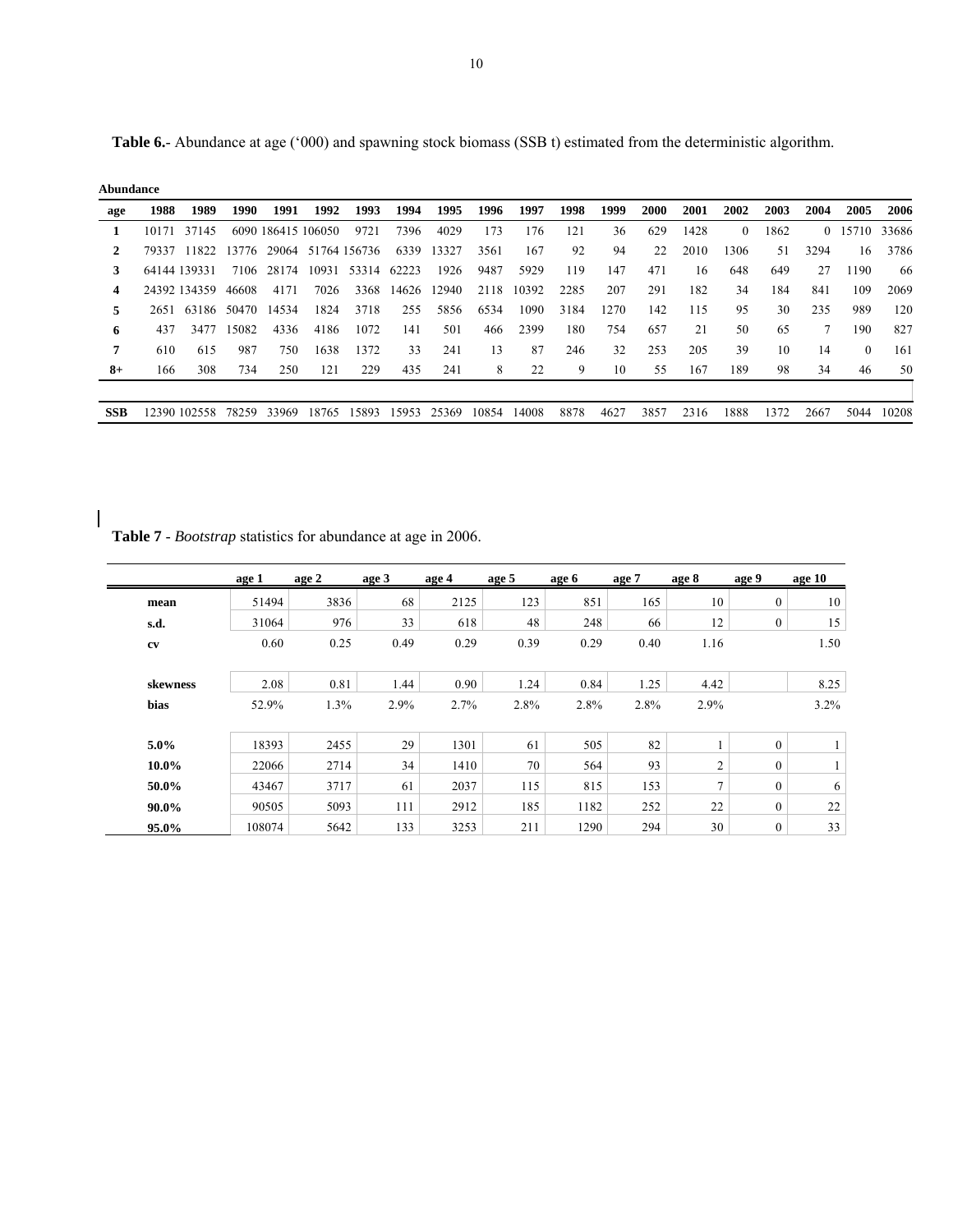|          | 1988  | 1989                  | 1990  | 1991  | 1992  | 1993  | 1994  | 1995  | 1996  | 1997  | 1998  | 1999 | 2000 | 2001 | 2002 | 2003 | 2004 | 2005 | 2006         |
|----------|-------|-----------------------|-------|-------|-------|-------|-------|-------|-------|-------|-------|------|------|------|------|------|------|------|--------------|
| Mean     | 12721 | 105307                | 80342 | 34891 | 19282 | 16317 | 16393 | 26044 | 11144 | 14385 | 9118  | 4748 | 3958 | 2378 | 1939 | 1409 | 2738 | 5182 | 10491        |
| s.d.     | 2607  | 18868                 | 14547 | 7522  | 5084  | 3924  | 4023  | 5526  | 2290  | 2742  | 1705  | 924  | 786  | 556  | 392  | 385  | 555  | 1124 | 2329         |
| cv       | 0.20  | 0.18                  | 0.18  | 0.22  | 0.26  | 0.24  | 0.25  | 0.21  | 0.21  | 0.19  | 0.19  | 0.19 | 0.20 | 0.23 | 0.20 | 0.27 | 0.20 | 0.22 | 0.22         |
|          |       |                       |       |       |       |       |       |       |       |       |       |      |      |      |      |      |      |      |              |
| skewness | 0.69  | 0.59                  | 0.59  | 0.76  | 0.99  | 0.80  | 0.79  | 0.70  | 0.63  | 0.57  | 0.59  | 0.59 | 0.61 | 0.64 | 0.65 | 1.03 | 0.56 | 0.70 | 0.67         |
| bias     | 2.7%  | 2.7%                  | 2.7%  | 2.7%  | 2.8%  | 2.7%  | 2.8%  | 2.7%  | 2.7%  | 2.7%  | 2.7%  | 2.6% | 2.6% | 2.7% | 2.7% | 2.7% | 2.7% | 2.7% | 2.8%         |
|          |       |                       |       |       |       |       |       |       |       |       |       |      |      |      |      |      |      |      |              |
| 5%       | 9045  | 77687                 | 58879 | 24289 | 12449 | 10857 | 10649 | 17999 | 7787  | 10293 | 6625  | 3401 | 2800 | 1589 | 1379 | 897  | 1918 | 3602 | 7123         |
| 10%      | 9713  | 82414                 | 62823 | 25971 | 13532 | 11786 | 11745 | 19390 | 8422  | 11080 | 7111  | 3627 | 3016 | 1721 | 1474 | 977  | 2073 | 3871 | 7746         |
| 50%      |       | 12350 103544          | 79297 | 33985 | 18598 | 15718 | 15841 | 25481 | 10915 | 14170 | 8941  | 4668 | 3865 | 2320 | 1894 | 1343 | 2689 | 5040 | 10229        |
| 90%      |       | 16291 130563          | 99504 | 44676 | 25962 | 21461 | 21704 | 33278 | 14143 | 17953 | 11408 | 5957 | 5004 | 3107 | 2471 | 1923 | 3461 | 6679 | 13517        |
| 95%      |       | 17467  139120  106251 |       | 48669 | 28710 | 23453 | 23461 | 35812 | 15190 | 19245 | 12145 | 6423 | 5364 | 3405 | 2648 | 2135 | 3717 |      | 7240   14704 |

**Table 8** - *Bootstrap* statistics for Spawning Stock Biomass. Bias expressed as percentage  $[100*(\bar{x}_{boot} - x_{obs}) / x_{obs}]$ .



Figure 1. Mean catch per tow (kg) with s.d., and mean number per tow of Atlantic cod in EU Flemish Cap survey (1988-2006). The values from the period 1998-2002 have been transformed from R/V Cornide de Saavedra to R/V Vizconde de Eza equivalents. Values from 2003-2006 are the original data from R/V Vizconde de Eza.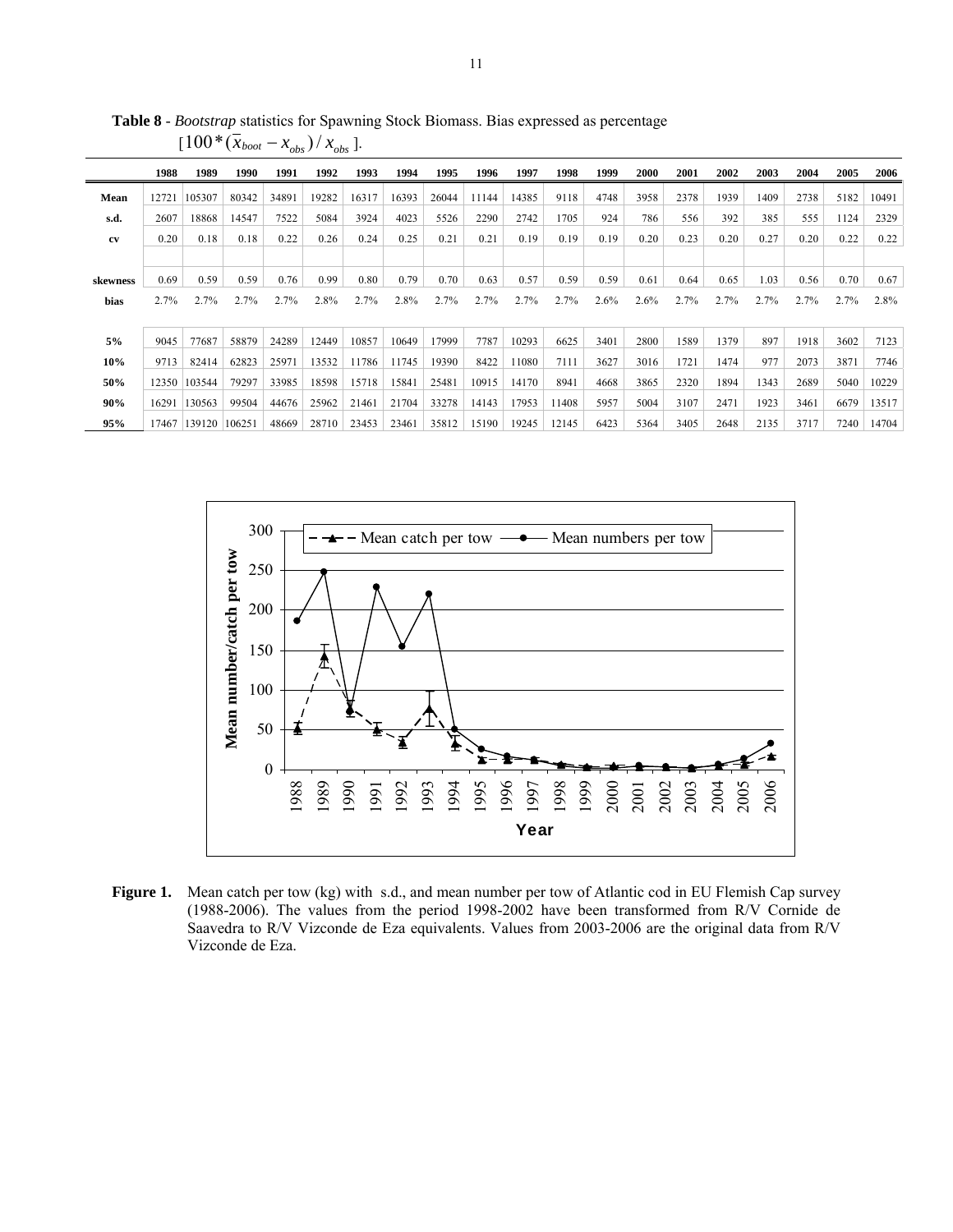

**Figure 2** - SSB values and confidence intervals [0.05-0.95] for years 1988 to 2006 estimated with the stochastic survey-based method. The broken line represents the SSB values estimated from the last XSA assessment in 2002. The thick horizontal line is the  $B_{\text{lim}}$  level at 14 000 tons.



**Figure 3** - Cumulative distribution of the 2006 SSB estimates.